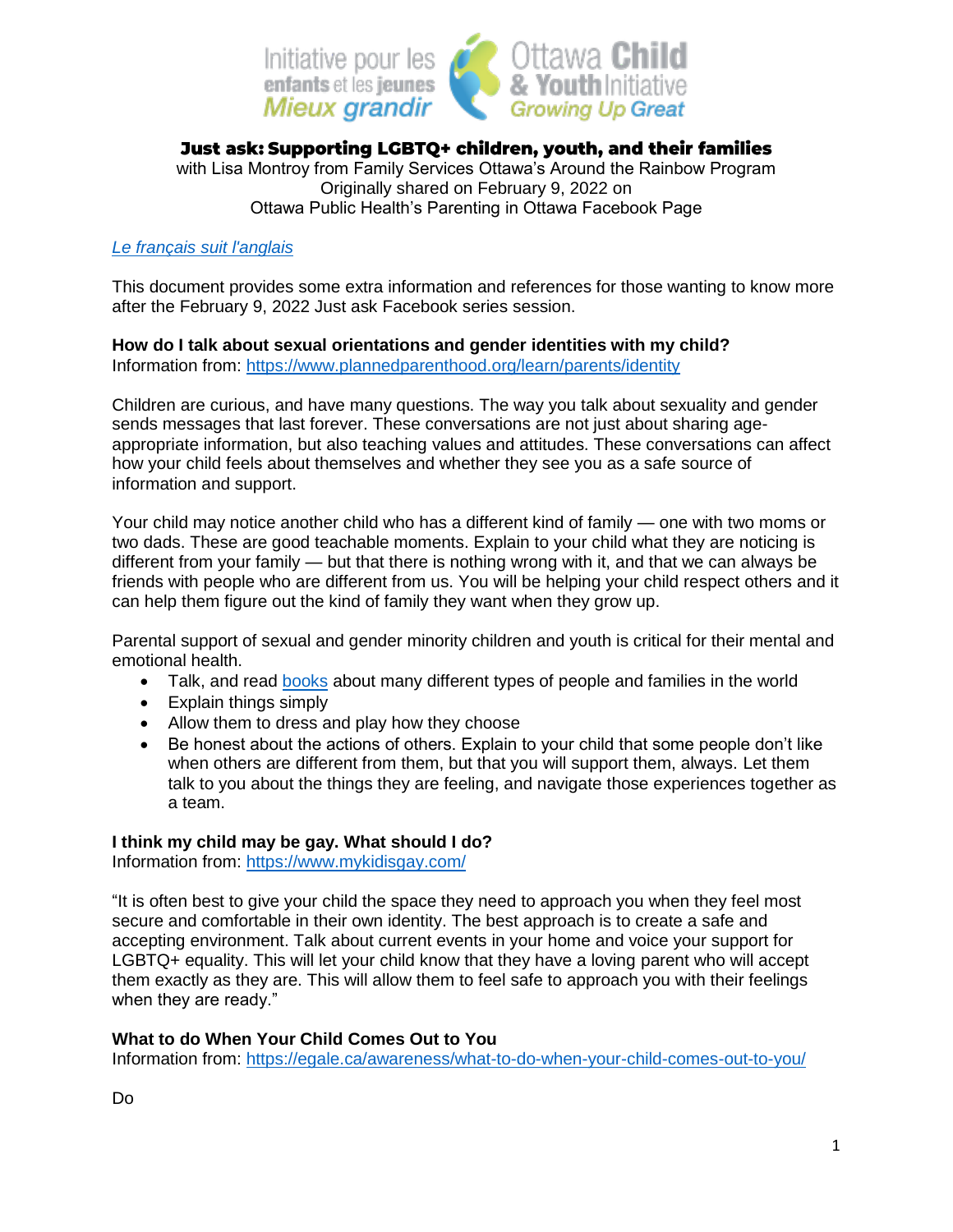

- Tell your child that you love and accept them for who they are
- Educate yourself on LGBTQI2S issues, and (if applicable) encourage LGBTQI2S acceptance around you
- Believe your child can have a happy life as an LGBTQI2S adult.

Don't:

- Blame your child's LGBTQI2S friends for influencing your child
- Allow [homophobia, biphobia or transphobia](https://www.unfe.org/definitions) to occur in the conversations around you, whether your child is present or not
- Prevent your child from participating in LGBTQI2S groups or events
- Use religion to reject your child
- Avoid talking about your child's identity.

#### **My boy likes to wear dresses. Should I let him?**

Information from: [https://caringforkids.cps.ca/handouts/behavior-and-development/gender](https://caringforkids.cps.ca/handouts/behavior-and-development/gender-identity)[identity](https://caringforkids.cps.ca/handouts/behavior-and-development/gender-identity)

"Some children go through a phase of resisting [gender](https://caringforkids.cps.ca/handouts/behavior-and-development/gender-identity) expectations. Remember that gender [expression and gender identity](https://caringforkids.cps.ca/handouts/behavior-and-development/gender-identity) are two different things. The way you express yourself does not necessarily define your gender.

Children do best when their parents or caregivers show them that they are loved and accepted for who they are. Discouraging your child from expressing a gender can make them feel ashamed. Give them unconditional support. In doing so, you are not framing a gender, but simply accepting who they are and how they are feeling.

For many children, this is a phase. No one can tell you whether your child's gender identity or expression will change over time. What children need to know most is that you will love and accept them as they figure out their place in the world. In older children, you can also gently help prepare them for negative reactions from other children, for example, by role-playing how best to confidently respond to teasing."

#### **I think my child may be transgender or non-binary. What should I do?**

Information from: [https://caringforkids.cps.ca/handouts/behavior-and-development/gender](https://caringforkids.cps.ca/handouts/behavior-and-development/gender-identity)[identity](https://caringforkids.cps.ca/handouts/behavior-and-development/gender-identity)

"Gender diversity is not a result of illness or parenting style. It isn't caused by letting your child play with dolls or trucks.

If your child is transgender or gender-creative, they can live a happy and healthy life. Get support from other parents of transgender and gender-creative children, or talk to a mental health professional who specializes in the care of transgender and gender-creative children (if available in your community). Indigenous families can talk to a [two-spirit elder or leader.](https://d3n8a8pro7vhmx.cloudfront.net/acc/pages/678/attachments/original/1594853387/Two_Spirit.pdf?1594853387)"

#### **How can I support my gender-creative child?**

Information from: [https://caringforkids.cps.ca/handouts/behavior-and-development/gender](https://caringforkids.cps.ca/handouts/behavior-and-development/gender-identity)[identity](https://caringforkids.cps.ca/handouts/behavior-and-development/gender-identity)

 Talk with your child about gender identity. As soon as your child is able to say words like "girl" and "boy," they are beginning to understand gender. Ask questions! This is a great way to hear your child's ideas about gender.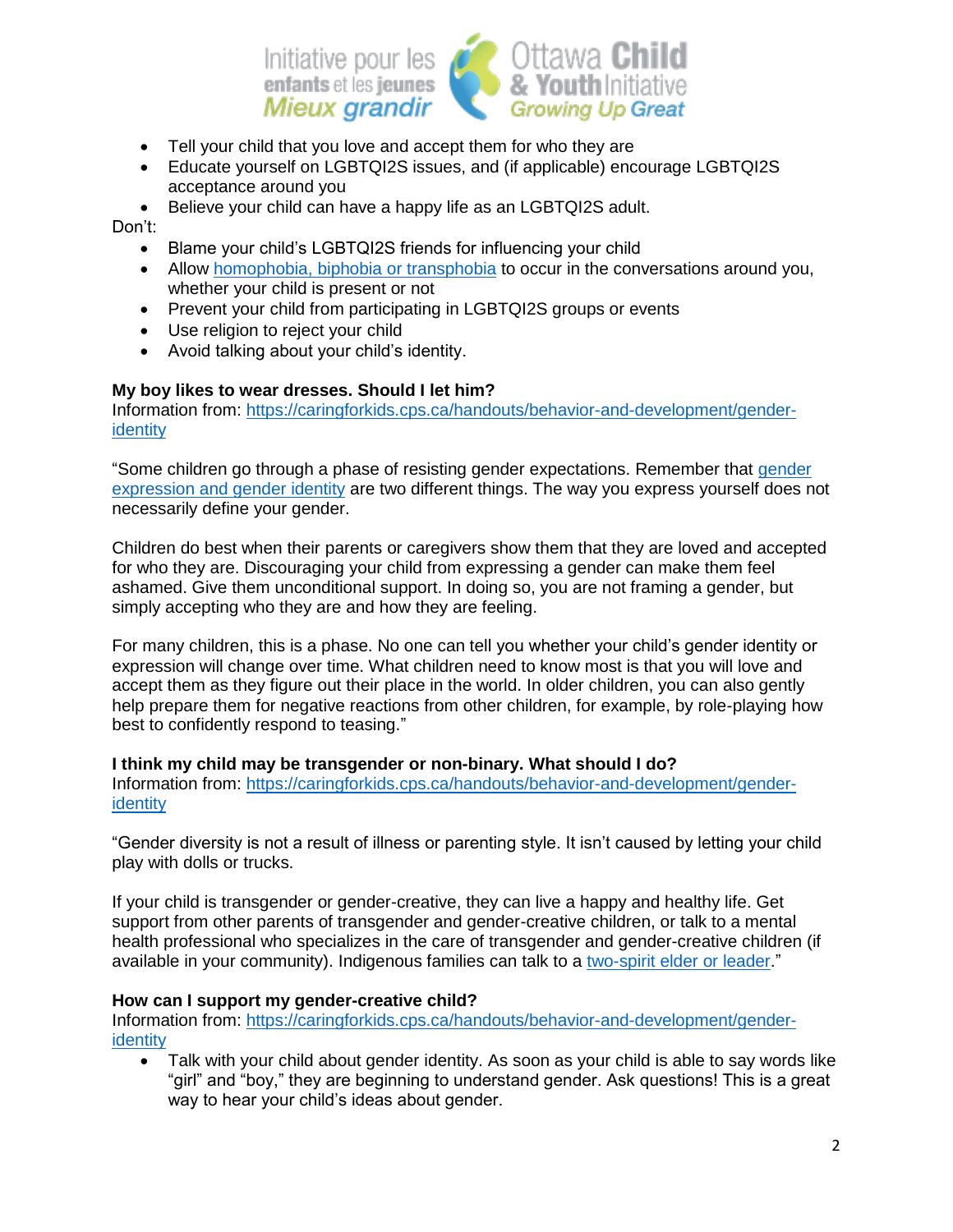

- [Read books](https://welcomingschools.org/resources/childrens-books-transgender-non-binary) with your child that talk about many different ways to be a boy, a girl, or somewhere in between.
- Don't pressure your child to change who they are.
- Find opportunities to show your child that transgender and gender-diverse people exist and belong to many communities who appreciate and love them.
- Ask your child's teachers how they support gender expression and what they teach about gender identity at school.
- Some parents have a hard time accepting that their child's gender identity is different from their assigned sex at birth, often in cultures where this is not easily accepted. If you are having difficulties, please seek additional help through websites, printed resources, support groups or mental health providers.

### **Extra Resources**

- [Glossary of Terms](https://www.hrc.org/resources/glossary-of-terms) from Human Rights Campaign
- For practical advice on supporting a gender-expansive child, you may consult the Human Rights Campaign's guide on [Supporting and Caring for Transgender Children.](https://hrc-prod-requests.s3-us-west-2.amazonaws.com/files/documents/SupportingCaringforTransChildren.pdf?mtime=20200713125239&focal=none)
- [Gender Nonconforming Children: A Guide for Parents](https://ckphu.com/wp-content/uploads/2020/01/Gender-Nonconforming-Children-A-Guide-For-Parents.pdf) from the Crisis and Trauma Resource Institute.
- [My Kid Is Gay](https://www.mykidisgay.com/) is dedicated exclusively toward helping parents, caregivers, and educators understand their LGBTQ+ kids.
- [Planned Parenthood](https://www.plannedparenthood.org/learn/parents/identity) resources by age for talking about identity, from preschool to high school ages.

### **Learn more about Around the Rainbow**

[Around the Rainbow](https://familyservicesottawa.org/children-youth-and-families/around-the-rainbow/) (ATR) provides 2SLGBTQI+ services and resources to our communities to support families and individuals. Services include:

- Free training and education for service providers, schools and non-profit NGOs serving Ottawa to create welcoming, inclusive, equal spaces for 2SLGBTQI+ families & individuals
- Rainbow families' art and play afternoons for 2SLGBTQI+ families with young children & families with young gender diverse children
- Peer support groups for parents and caregivers of gender creative, non-binary, transgender children, youth & young adults
- Arts-based social group for youth (11-17) who are gender diverse, trans, non-binary and/or questioning
- Special 2SLGBTQI+ family events
- Information, referral and support for 2SLGBTQI+ families and individuals
- Counselling with 2SLGBTQI+ identified counsellor

Contact [lmontroy@familyservicesottawa.org](mailto:lmontroy@familyservicesottawa.org) or 613-725-3601 x105.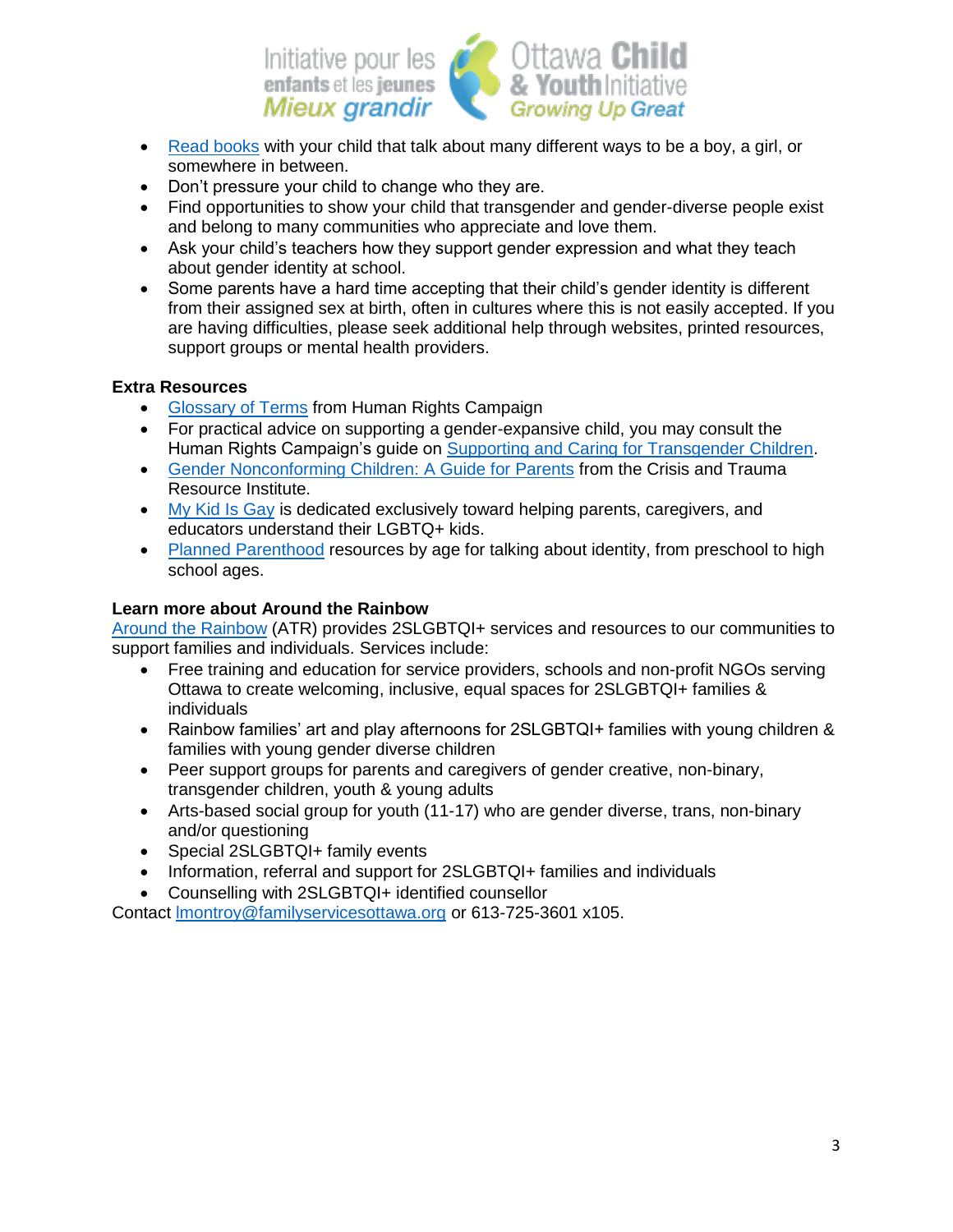

# « Allez-y, demandez »: Soutenir les enfants, les jeunes LGBTQ+ et leurs familles

<span id="page-3-0"></span>Avec Lisa Montroy du programme « Around the Rainbow » de Services à la famille Ottawa Publié pour la première fois le 9 février 2022 sur la page Facebook intitulée « Être parent à Ottawa » de Santé publique Ottawa

Ce document fournit des renseignements et des références supplémentaires pour ceux qui veulent en savoir plus après la séance de la série sur Facebook du 9 février 2022.

**Comment puis-je parler d'orientations sexuelles et d'identités de genre à mon enfant?** Renseignements extraits du site :<https://www.plannedparenthood.org/learn/parents/identity> (en anglais seulement)

Les enfants sont curieux et ont beaucoup de questions. La façon dont vous parlez de sexualité et de genre envoie des messages qui durent pour toujours. Ces conversations ne portent pas seulement sur la communication de renseignements adaptés à l'âge, mais aussi sur l'enseignement des valeurs et des attitudes. Ces conversations peuvent avoir une incidence sur la façon dont votre enfant se sent à l'égard de lui-même et sur le fait qu'il vous considère comme une source de renseignements et de soutien sûre.

Votre enfant peut remarquer qu'un autre enfant a un autre type de famille. Une famille avec deux mères ou deux pères. Ce sont des moments propices à l'apprentissage. Expliquez à votre enfant ce qu'il remarque est différent de votre famille, mais qu'il n'y a rien de mal à cela et que nous pouvons toujours être amis avec des personnes différentes de nous. Vous aiderez votre enfant à respecter les autres et cela peut l'aider à comprendre le genre de famille qu'il veut fonder lorsqu'il sera grand.

Le soutien parental des enfants et des jeunes appartenant à des minorités sexuelles et de genre est essentiel pour leur santé mentale et émotionnelle.

- Parlez et lisez des [livres](http://enfantstransgenres.ca/ressources/) sur de nombreux types de personnes et de familles dans le monde.
- Expliquez les choses avec simplicité
- Laissez-le s'habiller et jouer de la façon qu'il choisit
- Soyez honnête quand il s'agit des actions des autres. Expliquez à votre enfant que certaines personnes n'aiment pas quand d'autres personnes sont différentes d'elles, mais que vous les soutiendrez toujours. Laissez-le vous parler des choses qu'il ressent, et vivez ces expériences ensemble comme une équipe.

### **Je pense que mon enfant est peut-être homosexuel. Que dois-je faire?**

Renseignements extraits du site :<https://www.mykidisgay.com/> (en anglais seulement)

« Il est souvent préférable de donner à votre enfant l'espace dont il a besoin pour vous aborder lorsqu'il se sent le plus en sécurité et à l'aise dans sa propre identité. La meilleure approche consiste à créer un environnement sûr et accueillant. Parlez des événements actuels qui se déroulent à votre domicile et exprimez votre appui à l'égalité des personnes LGBTQ+. Cela permettra à votre enfant de savoir qu'il a un parent aimant qui l'acceptera exactement comme il est. Cela lui permettra de se sentir en sécurité pour vous parler de ses sentiments lorsqu'il sera prêt. »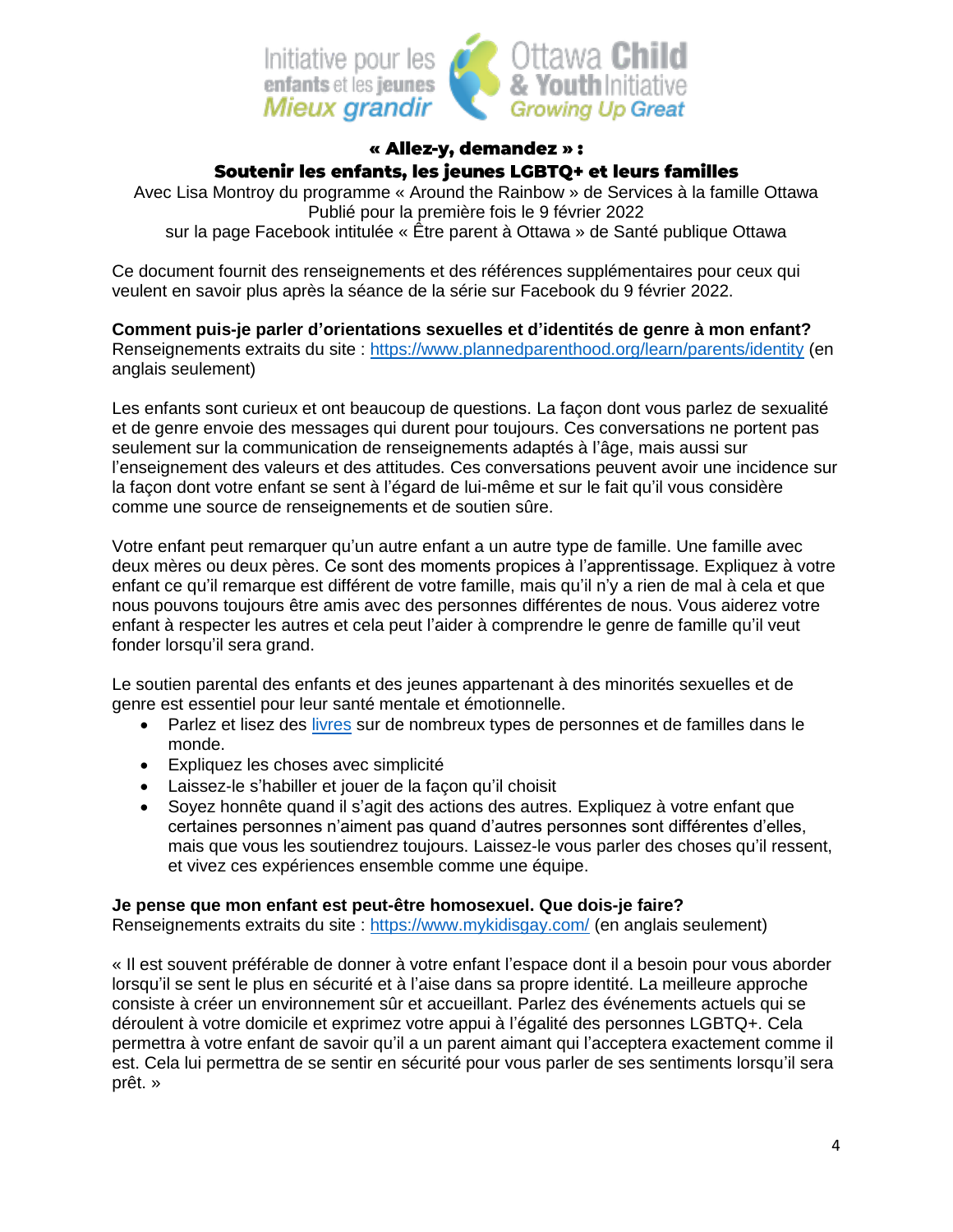

#### **Que faire lorsque votre enfant vous annonce son homosexualité**

Renseignements extraits du site : [https://egale.ca/awareness/what-to-do-when-your-child](https://egale.ca/awareness/what-to-do-when-your-child-comes-out-to-you/)[comes-out-to-you/](https://egale.ca/awareness/what-to-do-when-your-child-comes-out-to-you/) (en anglais seulement)

À faire

- Dites à votre enfant que vous l'aimez et que vous l'acceptez pour ce qu'il est
- Renseignez-vous sur les enjeux LGBTQI2S et (le cas échéant) encouragez l'acceptation des LGBTQI2S dans votre entourage.
- Croyez que votre enfant peut avoir une vie heureuse en tant qu'adulte LGBTQI2S. À ne pas faire :
	- Blâmer les amis LGBTQI2S de votre enfant d'avoir influencé votre enfant.
	- Permettre des discussions sur [l'homophobie, la biphobie ou la transphobie](https://www.unfe.org/fr/definitions/) dans votre entourage, que votre enfant soit présent ou non.
	- Empêcher votre enfant de participer aux groupes ou événements LGBTQI2S.
	- Utiliser la religion pour rejeter votre enfant.
	- Évitez de parler de l'identité de votre enfant.

#### **Mon garçon aime porter des robes. Devrais-je le laisser faire?**

Ressource : [https://soinsdenosenfants.cps.ca/handouts/behavior-and-development/gender](https://soinsdenosenfants.cps.ca/handouts/behavior-and-development/gender-identity)[identity](https://soinsdenosenfants.cps.ca/handouts/behavior-and-development/gender-identity)

« Certains enfants vivent une phase au cours de laquelle ils résistent aux attentes entourant le genre. Souvenez-vous que l'expression de genre et l'identité de genre sont deux choses différentes. La manière dont vous vous exprimez n'est pas nécessairement le reflet de votre identité de genre.

Les enfants se portent mieux lorsque leurs parents ou que les personnes qui s'occupent d'eux leur montrent qu'ils les aiment tels qu'ils sont. Un enfant qu'on cherche à empêcher d'exprimer un genre peut ressentir de la honte. Donnez-lui votre soutien inconditionnel. Ce faisant, vous ne lui imposez pas un genre, mais vous l'acceptez dans son identité et ses sentiments profonds.

Pour plusieurs enfants, il s'agit d'une phase. Personne ne peut vous dire si l'identité ou l'expression de genre de votre enfant changera un jour. Ce dont les enfants ont le plus besoin, c'est de savoir que vous les aimerez et les accepterez pendant qu'ils trouvent leur place dans le monde. Vous pouvez préparer les enfants plus âgés aux réactions négatives possibles des autres enfants, par exemple en faisant des jeux de rôle pour leur montrer comment répondre aux moqueries avec confiance. »

#### **Il se pourrait que mon enfant soit transgenre. Que dois-je faire?**

Ressource : [https://soinsdenosenfants.cps.ca/handouts/behavior-and-development/gender](https://soinsdenosenfants.cps.ca/handouts/behavior-and-development/gender-identity)**[identity](https://soinsdenosenfants.cps.ca/handouts/behavior-and-development/gender-identity)** 

« La diversité de genre n'est pas le fruit d'une maladie ni d'un style parental. Elle ne se manifeste pas parce que vous avez laissé votre enfant jouer avec des poupées ou avec des camions.

Votre enfant qui est transgenre ou qui fait preuve de créativité de genre peut vivre heureux/heureuse et en santé. Obtenez le soutien d'autres parents d'enfants transgenres ou avec créativité de genre ou parlez à un professionnel de la santé mentale spécialisé dans les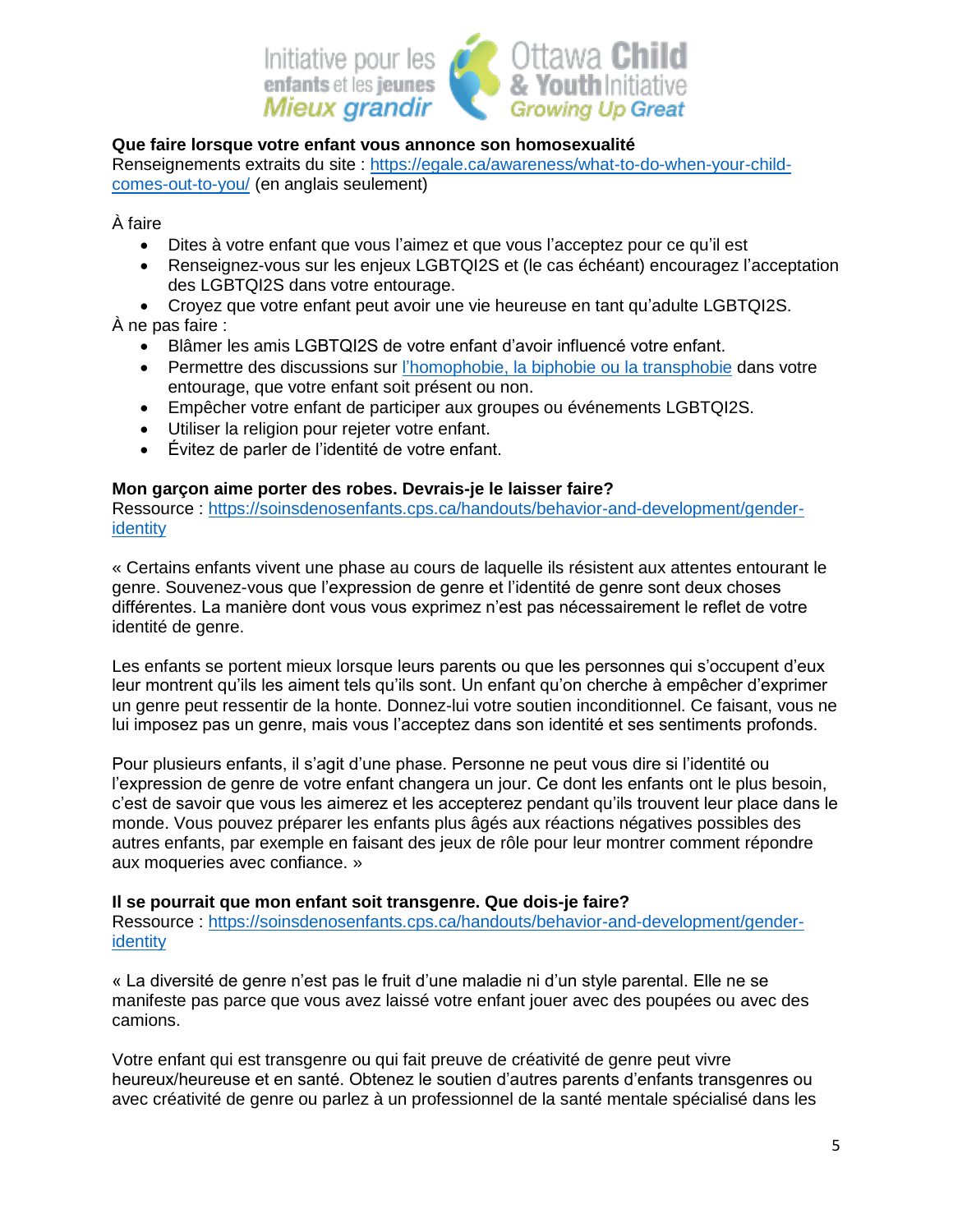

soins à ces enfants (s'il y en a dans votre localité). Les familles autochtones peuvent parler à un Aîné ou à un leader aux [deux esprits ou bispirituel.](https://d3n8a8pro7vhmx.cloudfront.net/acc/pages/678/attachments/original/1594853387/Two_Spirit.pdf?1594853387) »

### **Comment puis-je soutenir mon enfant?**

Ressource : [https://soinsdenosenfants.cps.ca/handouts/behavior-and-development/gender](https://soinsdenosenfants.cps.ca/handouts/behavior-and-development/gender-identity)[identity](https://soinsdenosenfants.cps.ca/handouts/behavior-and-development/gender-identity)

- Parlez d'identité de genre avec votre enfant. Dès qu'il/elle peut prononcer les mots « fille » et « garçon », il/elle commence à comprendre l'identité de genre. Posez des questions! C'est une excellente façon de connaître les idées de votre enfant sur le genre.
- [Lisez des livres](http://enfantstransgenres.ca/ressources/) avec votre enfant sur les diverses façons d'être un garçon, une fille ou d'avoir une autre identité de genre.
- Ne forcez pas votre enfant à changer ce qu'il/elle est.
- Trouvez des occasions de montrer à votre enfant que les personnes transgenres et créatives dans leur genre existent et appartiennent à des communautés qui les apprécient et les aiment.
- Demandez aux enseignants de votre enfant comment ils soutiennent l'expression de genre et ce qu'ils enseignent sur l'identité de genre à l'école.
- Certains parents éprouvent de la difficulté à accepter que l'identité de genre de leur enfant diffère du sexe assigné à la naissance, particulièrement s'ils proviennent de cultures ou de religions où cette situation est moins bien acceptée. Si vous éprouvez ce type de difficulté, trouvez de l'aide dans des sites Web, des ressources imprimées, des groupes d'entraide ou auprès de professionnels de la santé mentale.

#### **Ressources supplémentaires**

- Glossaire [des termes](https://www.hrc.org/resources/glossary-of-terms) de la *Human Rights Campaign* (en anglais seulement)
- Pour obtenir des conseils pratiques sur l'appui à un enfant de sexe large, vous pouvez consulter le guide de la *Human Rights Campaign* sur le [soutien et l'aide apportés aux](https://hrc-prod-requests.s3-us-west-2.amazonaws.com/files/documents/SupportingCaringforTransChildren.pdf?mtime=20200713125239&focal=none)  [enfants transgenres](https://hrc-prod-requests.s3-us-west-2.amazonaws.com/files/documents/SupportingCaringforTransChildren.pdf?mtime=20200713125239&focal=none) (en anglais seulement)
- [Enfants non conformes au genre](https://ckphu.com/wp-content/uploads/2020/01/Gender-Nonconforming-Children-A-Guide-For-Parents.pdf) : Un guide pour les parents (en anglais seulement) du *Crisis and Trauma Resource Institute*.
- [« My Kid Is Gay »](https://www.mykidisgay.com/) (en anglais seulement, « Mon enfant est homosexuel ») est dédié exclusivement à aider les parents, les aidants et les éducateurs à comprendre leurs enfants LGBTQ+.
- Les ressources de [Planned Parenthood](https://www.plannedparenthood.org/learn/parents/identity) (en anglais seulement) selon l'âge pour parler d'identité, des groupes d'âge préscolaire au secondaire.

### **Apprendre davantage sur « Around the Rainbow »**

[Around the Rainbow](https://familyservicesottawa.org/children-youth-and-families/around-the-rainbow/) (ATR) fournit des services et des ressources 2SLGBTQI+ à nos collectivités pour soutenir des familles et des individus. Les services comprennent :

- Formation et enseignement gratuits pour les fournisseurs de services, les écoles et les organisations à but non lucratif (ONG) qui desservent Ottawa afin de créer des espaces accueillants, inclusifs et égaux pour les familles et les personnes 2SLGBTQI+
- Après-midi d'art et de jeux pour les familles arc-en-ciel 2SLGBTQI+ ayant de jeunes enfants et les familles ayant de jeunes enfants de genres divers
- Groupes de soutien par les pairs pour les parents et les aidants des enfants, des jeunes et des jeunes adultes transgenres créatifs, non binaires et transgenres.
- Groupe social axé sur les arts pour les jeunes de 11 à 17 ans qui sont de genre divers, transsexuels, non binaires ou en questionnement.